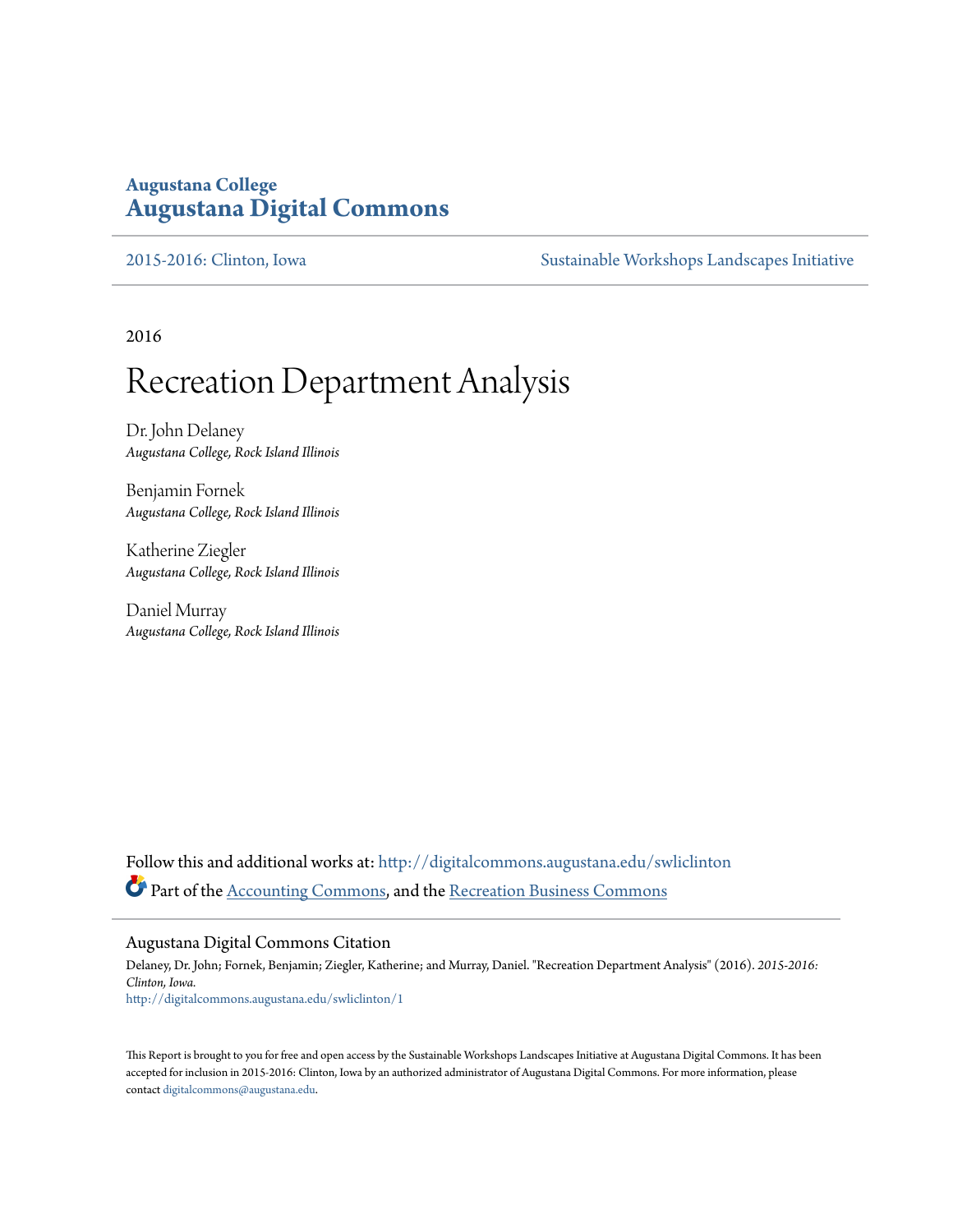# **Augustana College**



## **Recreation Department Analysis**

## **Fall 2015 • Sustainable Working Landscapes Initiative**

Dr.John Delaney • Professor • Department of Accounting Benjamin Fornek • Accounting and Business Administration-Management Katherine Ziegler • Accounting and Business Administration-Management Daniel Murray • Accounting and Business Administration-Finance

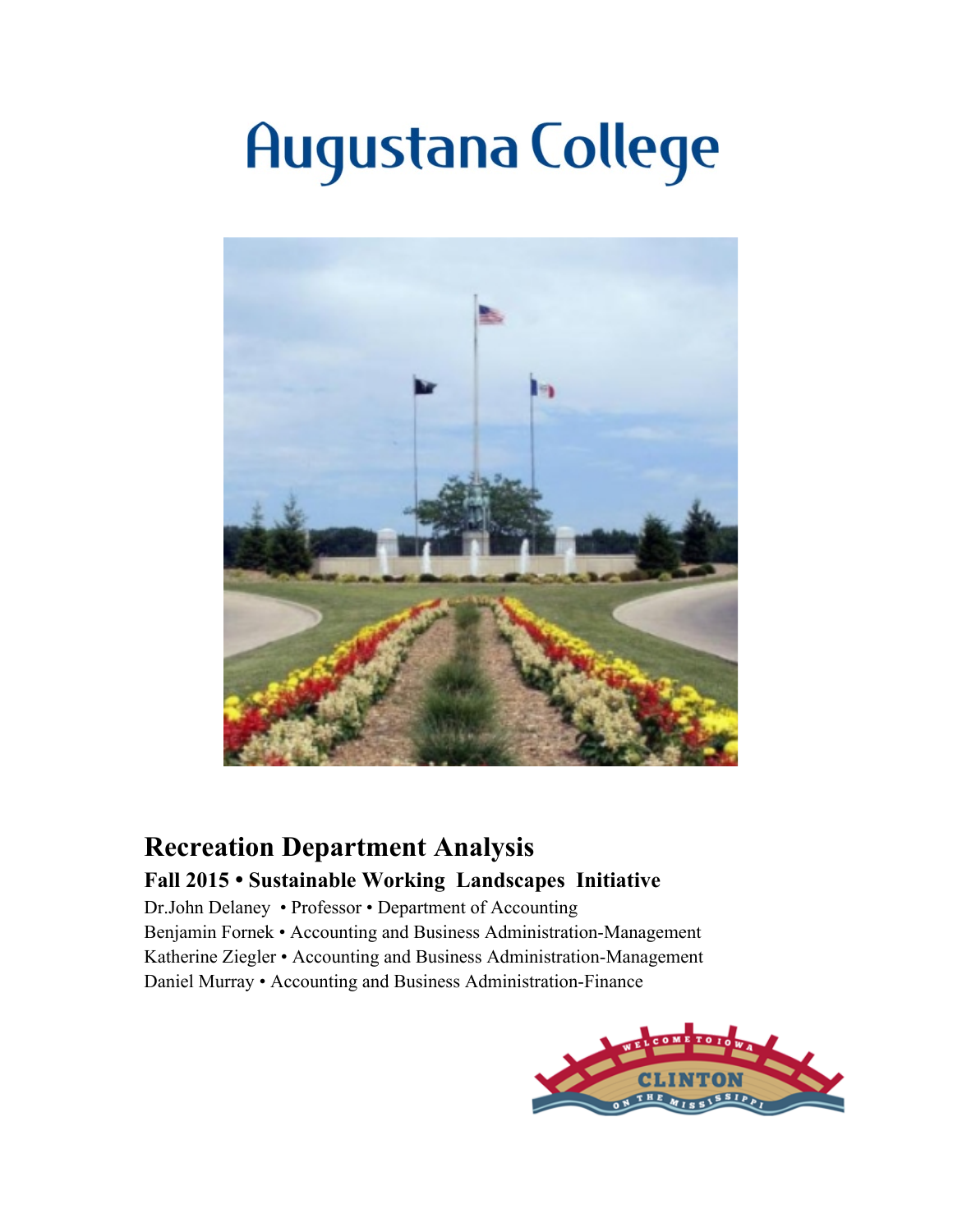## **The Sustainable Working Landscapes Initiative (SWLI)**

The concept of the Upper Mississippi Center for Sustainable Communities (UMC) came from exploratory meetings with more than 125 on and off-campus community stakeholders between January and August of 2013. The need was clear: our area's urban and rural communities have identified many environmental and economic sustainability issues and do not have the staff, expertise, time or funding to address them. The vision of the UMC was to mobilize Augustana's faculty and students to help communities solve the social, economic, and environmental challenges facing the rural and urban landscapes of the Upper Mississippi region by integrating the study of these current, local issues into coursework taught on campus. After two pilot years, the UMC implemented a unique collaborative learning model named the Sustainable Working Landscapes Initiative.

The Sustainable Working Landscapes Initiative is modeled after the Sustainable Cities Year Program at the University of Oregon. Augustana College is the only exclusively undergraduate institution in the country to adapt this highly successful program to a residential liberal arts setting. The model creates a full one-year partnership between Augustana and a city/county partner, matching existing courses from multiple departments and other learning experiences (independent study, senior inquiry, internships) with community-identified and driven sustainability problems. The SWLI also helps cities and counties achieve their economic, social, and environmental sustainability goals while working with limited resources.

The Sustainable Working Landscapes Initiative represents a paradigm shift for service learning experiences in higher education. Instead of asking groups and communities to participate in initiatives that originate in academia, the UMC asks communities to identify their most pressing social, economic, and sustainability challenges. It then provides these groups and communities with the human and academic resources of Augustana College faculty and students to help them address the challenges. This is not a one-time group of volunteers. SWLI student and faculty participants commit to supplying three, 10 week terms of sustained research, study and work in the classroom and in the field. The UMC is establishing enduring relationships between Augustana and these constituents so they can continue to work together to find creative solutions, test and evaluate their effectiveness, and try again as challenges and problems change.

The Mississippi River city of Clinton, Iowa (pop. 26,473) was chosen as Augustana's 2015- 16 SWLI partner. Students and faculty have collaborated with Clinton officials and community stakeholders to complete 15 community-identified projects. Throughout the year, these projects have been worked on by 150 students in 15 courses in the humanities, social, and natural sciences. Because these projects are community-driven priorities, the fresh ideas, designs and products students generate address critical but unmet needs and have real-world impact.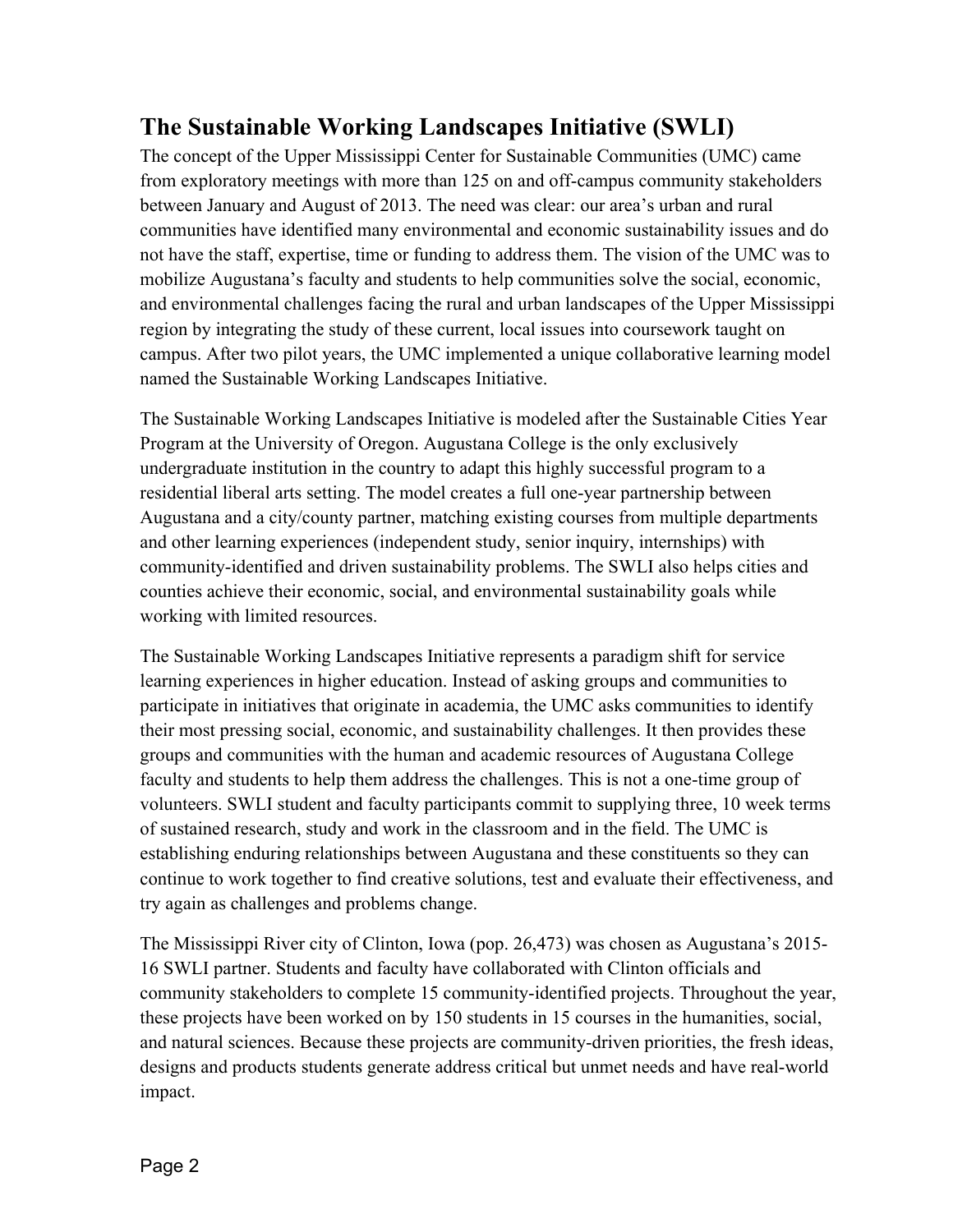## **Project Description**

The City of Clinton operates the Recreation Department activities out of the City's general fund. Total operating expenses budgeted for FY16 are \$819,791, with roughly 50% of the expenses forecasted to be paid by user fees and 50% from property taxes in the general fund. The City would like to analyze the revenues collected and the expenditures out of this department, with a focus on opportunities for increased revenue streams and operating efficiencies.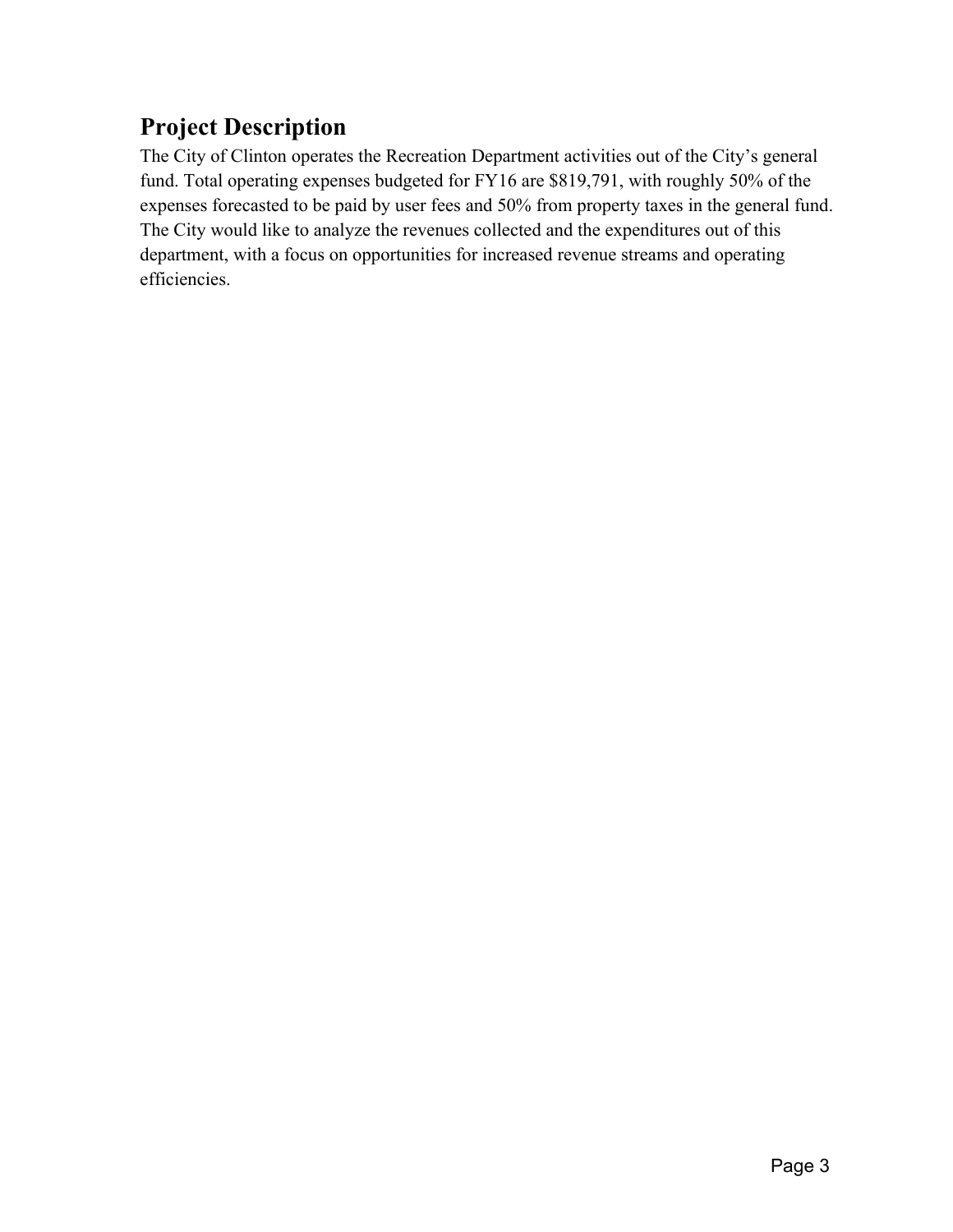#### **Objective #1: Allocate Costs from 431-Administration to Each of the Seven Activities:**

One of the primary objectives of this report is to help determine a cost allocation method for the costs accumulated in account 431-Administration. The 431 - General Leisure/Administration account is a non-revenue generating activity. In order to allocate these costs as equitably as possible, it is important to understand which costs can be directly associated with each activity.

Our approach to allocating these expenditures started with breaking down the largest costs first. As expected, the largest costs from Activity 431 are the costs related to payroll. Full-Time Wages, Permanent PT Wages, FICA, IPERS, and Medicare. The first step we took in allocating these specific costs was to gain a better understanding of what makes up each expense. Full-Time Wages includes the salaries of Gregg Obren - Director, Josh Eggers - Program Supervisor, and Deb DeWeerdt - Administrative Specialist. With that in mind, we asked Gregg Obren to provide us with an estimate of the time spent by each of the three employees on each sub-account. These estimates were provided in percentage form and served as the backbone for the majority of our allocation work. As can be seen in the allocation calculation section of this report, any expenditure that is directly associated with Gregg, Josh, or Deb is allocated based on the percentage estimates that we were provided. This includes the allocation of FT Wages, Health Insurance, Dental Insurance, Life Insurance, part of FICA, part of Medicare, and part of IPERS.

The remainder of the expenditures within Activity 431 were difficult to associate with specific activities, and therefore were allocated evenly to each of the seven activities. In general, the costs that were allocated evenly to the other activities are costs that would be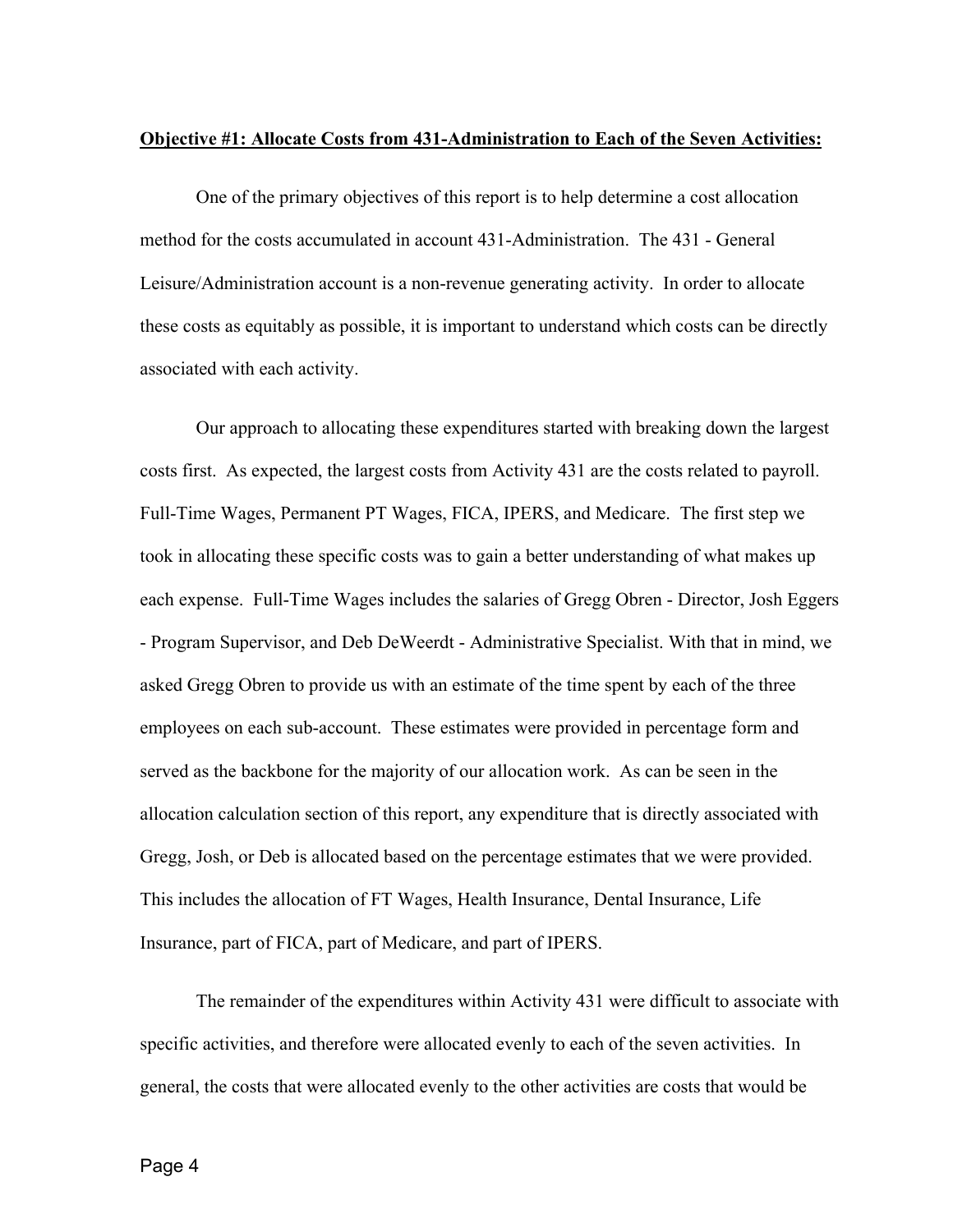incurred regardless of the existence of each activity. For example, Vehicle Repairs, Office Repairs, Internet, Tools, Office Supplies, and Gasoline all fall into that category and were allocated evenly between the activities. We were effectively able to allocate \$268,751 of the Activity 431 expenses to the associated activities, and the remaining \$39,026 worth of expenses were allocated evenly between the seven sub-accounts. Youth Sports and Adult Sports were allocated the largest portions of the costs from Activity 431.

After talking with other recreation departments from comparable cities, every city has difficulty allocating their administrative costs. An important aspect to note, however, is that some cities take into account the importance of the activity in their community. If the community places an incredibly high importance on a particular activity, then the city may try to divert some of the costs away from that activity. For example, if the community pool is important, but receives a large portion of the administrative allocations, the city may attempt to allocate some of these costs to activities of lesser importance. This helps the pool look better from a financial perspective. However, allocating expenses to make certain activities look better does not provide the community with an honest idea of the cost of each activity. In order to allocate expenses equitably, the administrative costs should be allocated to the activity of which they are truly associated.

#### **Objective #2: Evaluate Current and Potential Other Revenue Streams:**

Beyond analyzing current revenue streams, other potential revenue streams were investigated. Based on conversations with other parks and recreation directors, common sources of other revenue comes from partnering with the private sector, and through the sale of alcohol at recreation department events.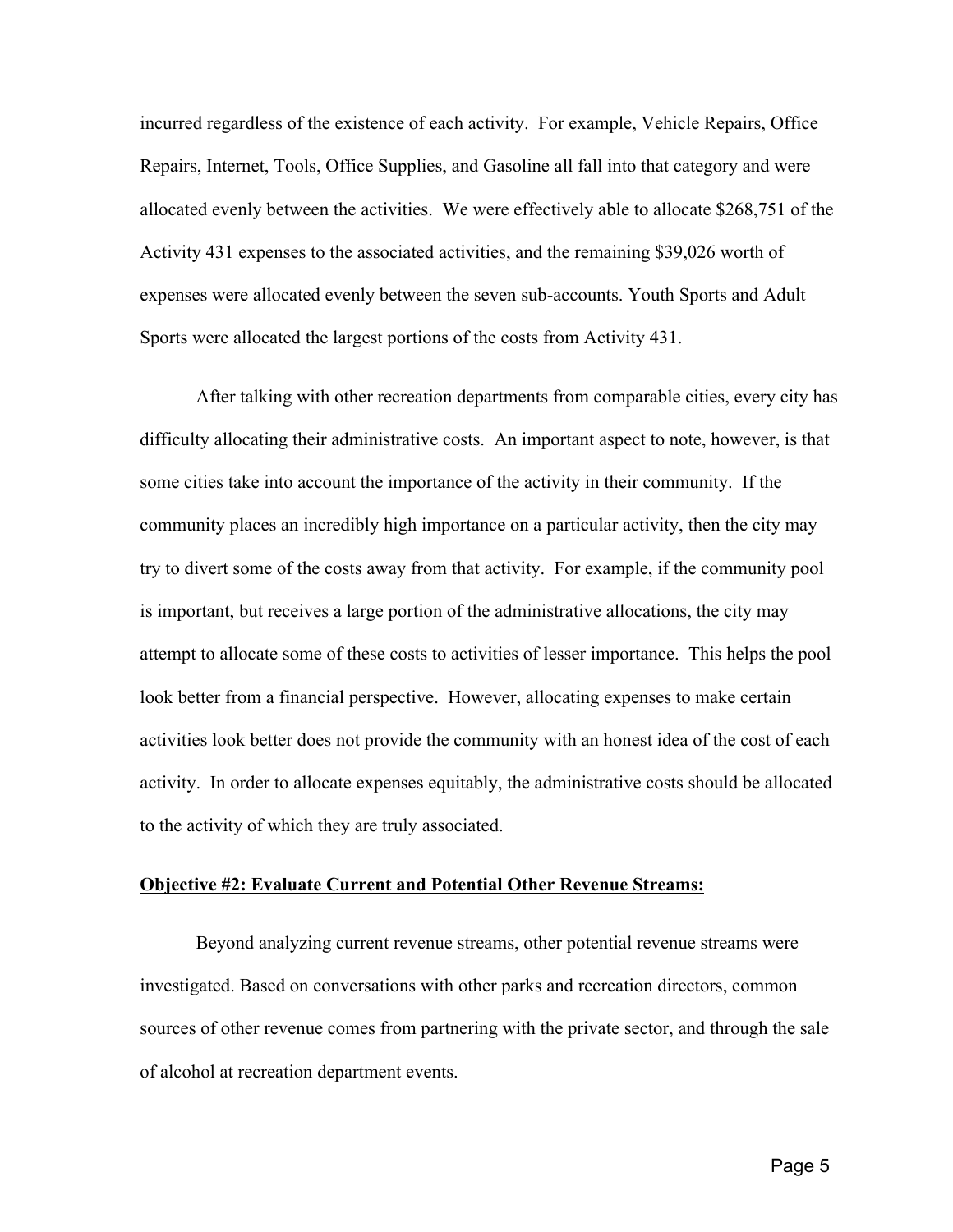Through expanding private sector partnerships, departments have the flexibility of utilizing unused courts and other facilities. This could be done internally or outsourced to local businesses short on space. For example, one comparable city partnered with a local daycare to increase swim lesson participation, an example of a beneficial arrangement for everyone. Bettendorf alone brings in around \$50,000 annually just from the rental of courts.

The lease of certain spaces on city-owned equipment can also be a potential revenue stream. Leasing space on maintenance vehicles owned by the recreation department for advertisement was one suggestion. Although smaller, a videoboard could be installed with advertising alongside programming as a no cost form of marketing. Lastly, advertising on the outfield fence of a field could generate additional revenue. Coralville reports its recreation department receives about \$750 per season for each 4x8 display.

Although the sale of alcohol may raise a philosophical debate regarding the wisdom of such an endeavor by the city, those who sell alcohol reap substantial financial benefits. For example, by selling 16oz cans for \$3.50 each at their softball complex, Coralville brings in between \$30,000-\$35,000 in revenue a year. Cedar Falls has a lease agreement at their softball complex, earning the higher of \$9,000 or 30% of gross alcohol sales during the summer. It only took Cedar Falls roughly 18 months to pay off the infrastructure costs required for alcohol sales including the cost of permits. At Marshalltown's facility, about 23% of the concession sales are alcohol related. The network of parks and recreation directors in the state is an excellent resource for Clinton to further develop strategies to enhance revenue as many cities have already reaped financial benefits from revenue sources other than user fees.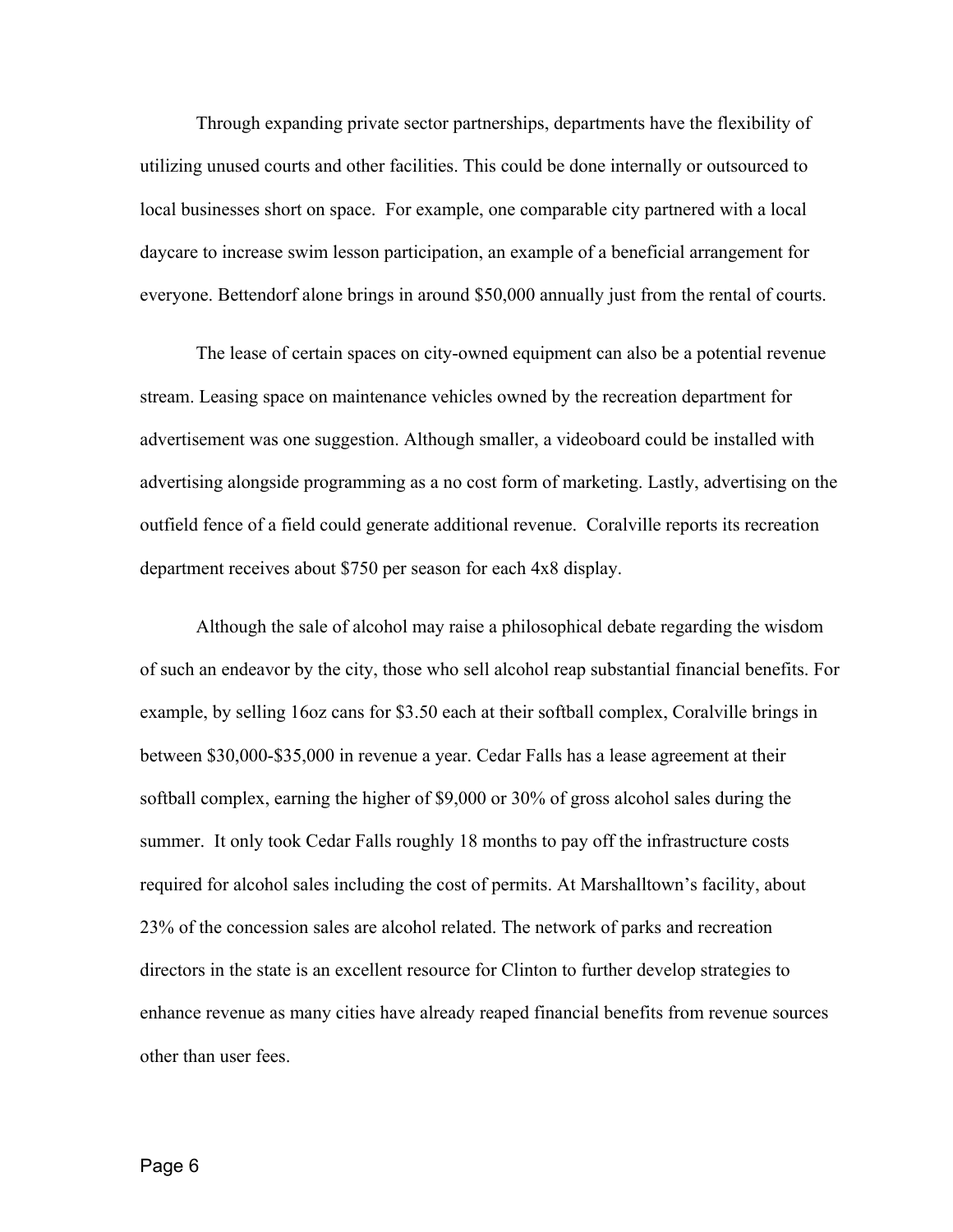### **Objective #3: Analyze Expenditures vs. Revenues for Each of the Seven Activities:**

The third objective of this report focuses on analyzing the revenues against the expenditures for each of the seven activities. A breakdown of this comparison can be found in the attached spreadsheets. The first page of this section provides a summary highlighting total revenues, expenses, Fund 431 allocation expense, and net profit or loss for each subaccount. Each summary on this page displays 2015 budgeted numbers in the left hand column and actual 2015 numbers in the right hand column, with the exception of Fund 212.

 From the summary, quick observations can be made regarding the profitability of each activity. Prior to the allocation of Fund 431-Administration, three activities turned a profit in 2015: Fund 434-Eagle Point Lodge, Fund 435-Arts & Crafts, and Fund 436-Youth Sports. Youth Sports earned the highest revenue of these three activities, at \$54,940. Following the allocation of Fund 431, these three activities showed a net loss, while the losses of the four other activities increased. Fund 432-Ericksen Center reported the greatest loss both before and after the 431 allocation, at -\$102,525 and -\$142,208 respectively. The table below provides an overview of the total loss after the 431 allocation that would need to be subsidized in order to breakeven.

| Account                    | Total Expenses & 431 Allocation |  |
|----------------------------|---------------------------------|--|
| Fund 432-Ericksen Center   | $-$142,208.27$                  |  |
| Fund 433-Riverview Pool    | $-$ \$91,248.94                 |  |
| Fund 434-Eagle Point Lodge | $-$ \$36,083.73                 |  |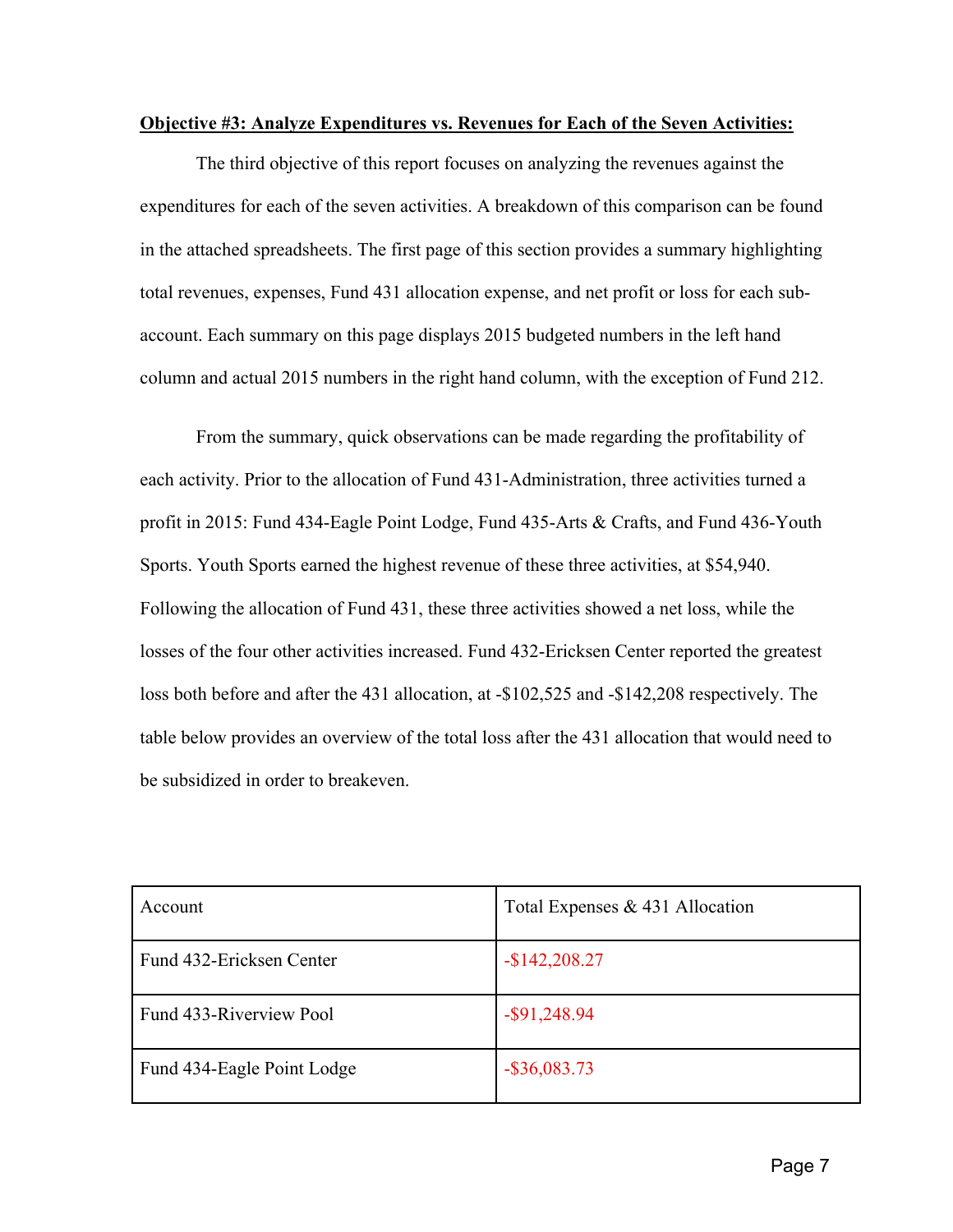| Fund 435-Arts & Crafts         | $-$ \$22,789.83  |
|--------------------------------|------------------|
| Fund 436-Youth Sports          | $-$ \$40,913.70  |
| Fund 437-Adult Sports          | $-$ \$81,127.06  |
| Fund 212-Summer Youth Programs | $-$ \$45,903.31  |
| <b>Total Loss</b>              | $-$ \$460,274.85 |

By viewing the detailed breakdown of each activity, users can obtain a better understanding of the driving costs for each activity. The major cost drivers for each activity are highlighted in yellow in the detailed breakdowns. These cost drivers make up a large portion of the total expenses for each respective activity. Some commonly occurring cost drivers for several of the seven activities are: 6030.00 Temporary Wages, 6499.02 Recreation Officials, and 6507.14 Recreation/Education Supplies. The major cost drivers for the 431 allocation are consistent across all seven activities, which includes Full Time Wages, Permanent Part-Time Wages, and Health Insurance.

A comparison of revenues against expenditures is helpful for analyzing the profitability of each activity. The detailed breakdown of each fund allows users to identify the main contributors to the profit or loss of the activities. This can aid management in planning for the future of the Recreation Department, as steps can be taken to minimize some of the major expenses and maximize the major revenue streams for each activity. The breakdown also provides an updated bottom line for each activity that is inclusive of all administrative expenses.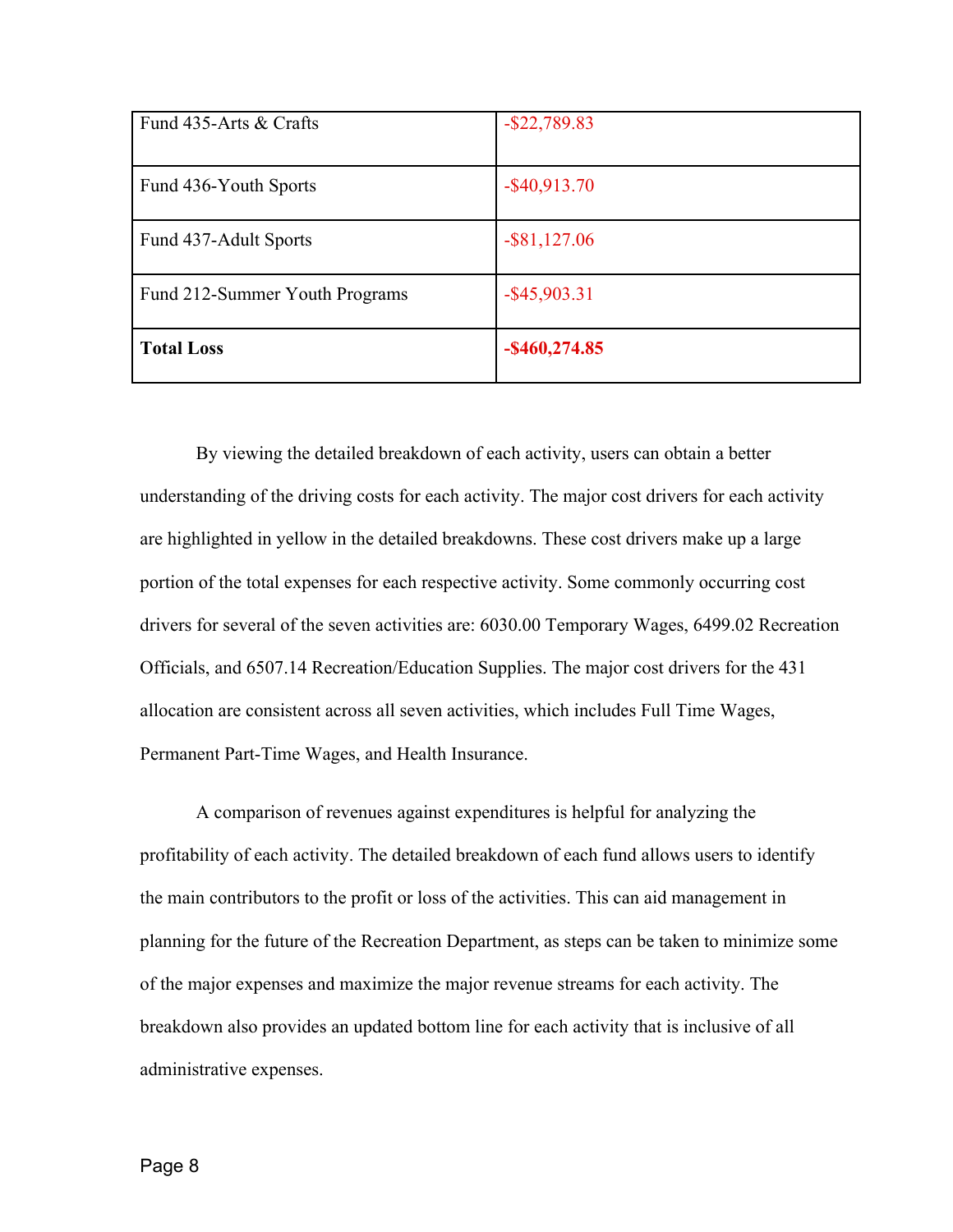## **Objectives #4: Identify Comparable Cities to Compare Revenue and Cost Structures for Similar Programs Including Percentage of Activities Subsidized by the General Fund:**

We surveyed other comparable cities to determine the extent to which recreation activities are subsidized by the general fund of the respective city. Below is a recap by city of the amount budgeted and subsidized for recreation activities.

| City        | <b>Total Budget</b> | % Subsidized (\$ Amount) |  |
|-------------|---------------------|--------------------------|--|
| Bettendorf  | \$5,000,000         | 50% (\$2,500,000)        |  |
| Cedar Falls | \$1,870,000         | 26.7% (\$500,000)        |  |
| Clinton     | \$819,791           | 50% (\$409,895)          |  |
| Fort Dodge  | \$1,500,000         | 48% (\$485,000)          |  |
| Mason City  | \$740,000           | 25% (\$186,000)          |  |

The differences in percentages can be explained in some cases by how administrative costs are allocated. For example, Mason City's budget was subsidized about 25% by the general fund, but this covered only full-time staff salaries for the recreation department. Similarly, Cedar Falls had total expenses of \$1.87 million, of which about \$500,000, or 26.7%, came out of the general fund to cover full-time staff and permanent part-time salaries as well as all utilities and supplies.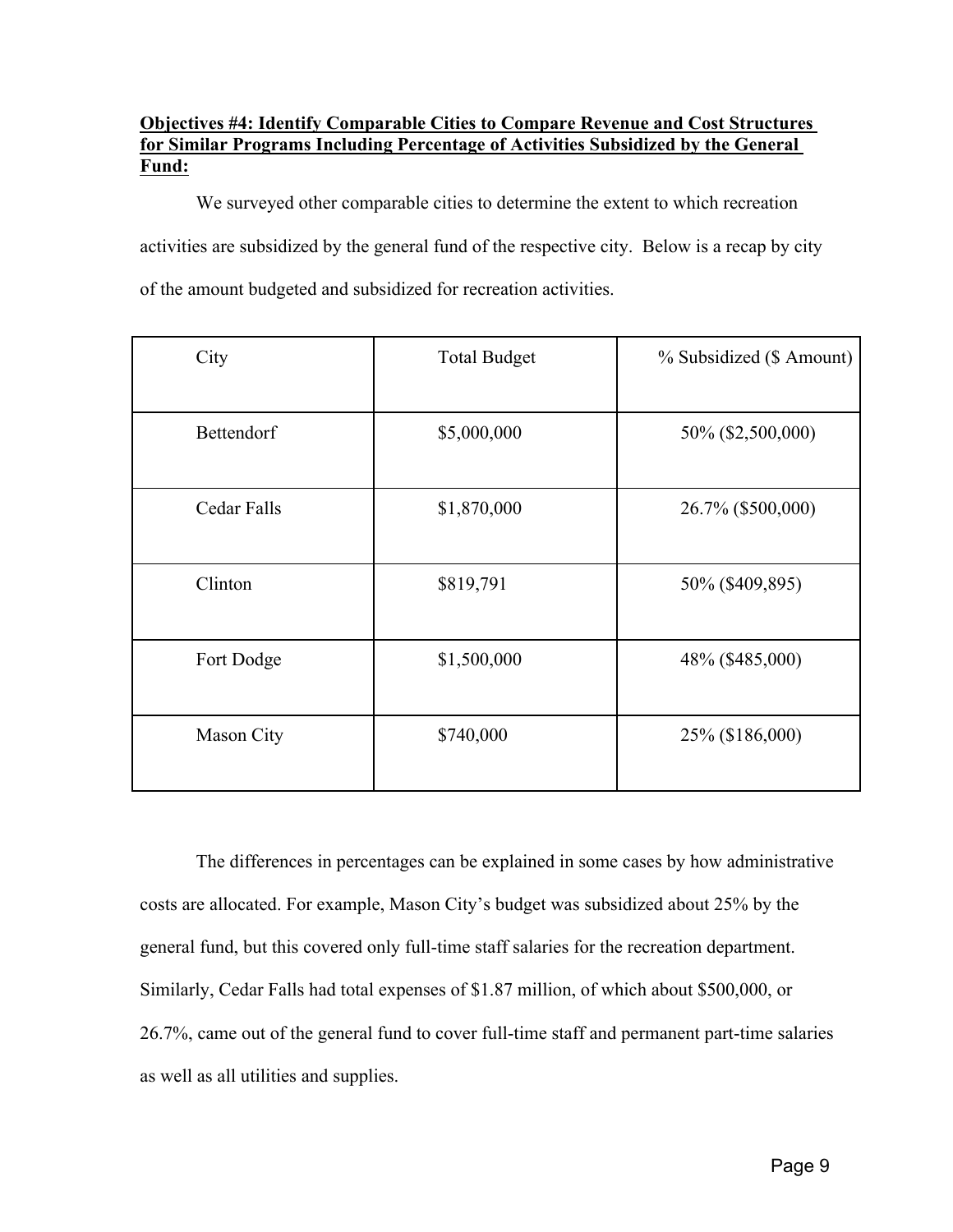Some strategies mentioned by recreation directors in other cities to reduce the subsidy involved creative ways to minimize costs. One department mentioned reducing the number of umpires and officials to one person for all events, as well as eliminating scorekeepers in favor of team volunteers. Having teams paint the fields for their respective sports was also suggested as a way to reduce costs. Attaining sponsorships to cover the cost of equipment and t-shirts for sports was another source of funding that aims at driving expenses down. A recycling program at Cedar Falls actually provides a youth sports scholarship by organizing the collection of caps and bottles before taking them to waste management. We suggest Clinton continue to consult with parks and recreation directors of comparable cities to generate additional ideas on how to minimize general fund subsidies for recreation activities.

#### **Additional Thoughts:**

After talking with comparable cities, we found that a few recreation departments were having great success using enterprise fund accounting. These recreation departments have their revenue generating activities set up as enterprise funds. This means that each activity maintains its own accounting books and records revenues and expenses as if they are a separate entity. There are a number of advantages associated with using enterprise funds. Setting up an activity as an enterprise fund creates a higher level of accountability for the activity's financial performance and makes it easier to track the costs that go into each enterprise. This creates a more accurate accounting system for each activity and is beneficial in displaying which activities are profitable and which activities are operating at a loss. Moreover, enterprise funds help identify which activities require subsidies and the amount of each subsidy. The use of enterprise fund accounting by Clinton could help with the